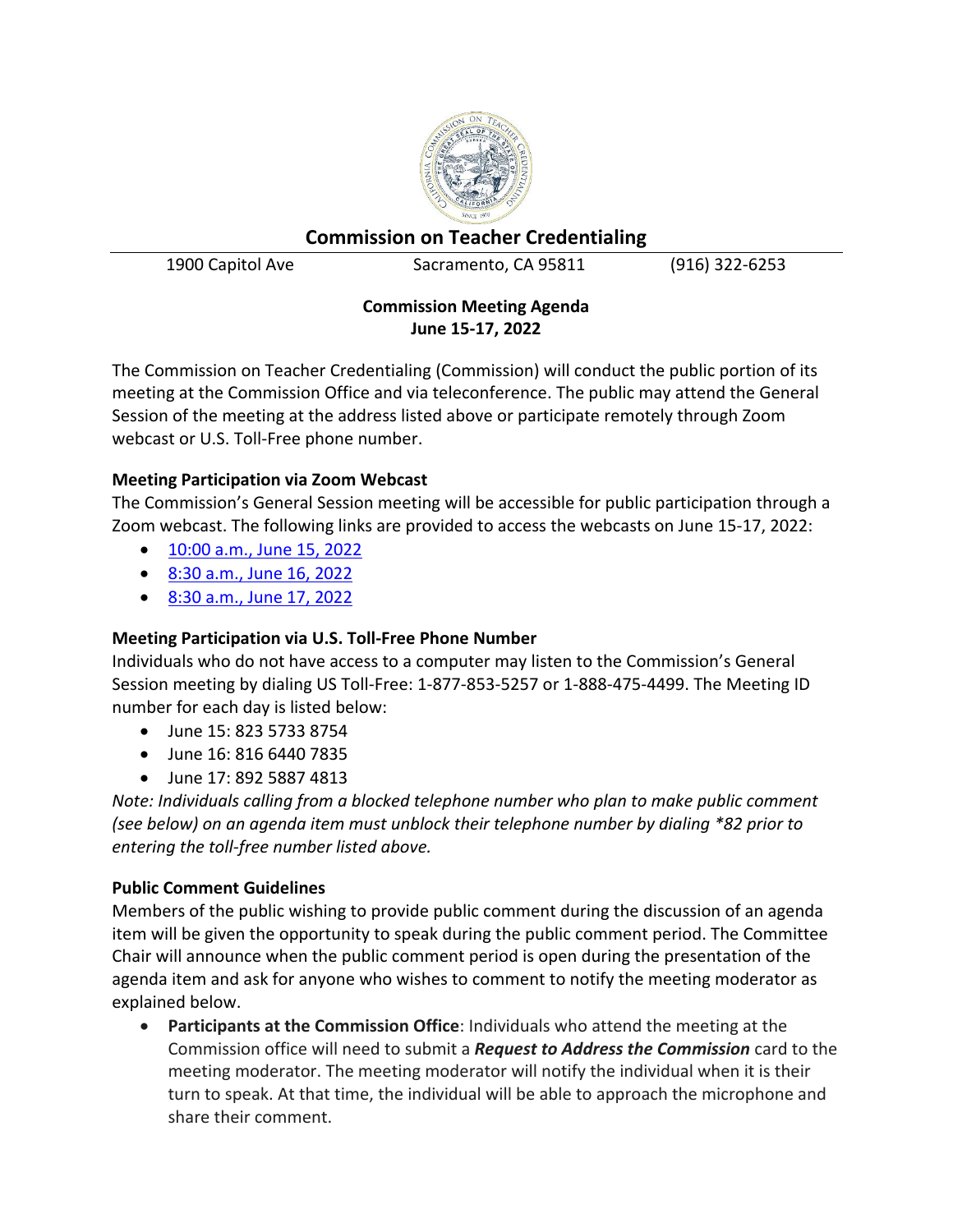• **Participants via Zoom Webcast:** Individuals who join the meeting via the Zoom webcast will need to click on the "raise hand" icon to inform the meeting moderator that they would like to speak on the item. The meeting moderator will notify the individual when it is their turn to speak by calling their Zoom ID (name used by the member of the public when logging into the meeting). At that time, the individual will be prompted to unmute their microphone and will be able to share their comment.

*Note: The Zoom ID name used by the member of the public to join the Zoom meeting will be displayed to the public when the individual provides public comment.* 

• **Participants via U.S. Toll-Free Phone Number:** Individuals who join the meeting via the US Toll-Free number will need to press \*9 on their phone to inform the meeting moderator that they would like to speak on the item. The meeting moderator will notify the individual it is their turn to speak by calling their phone number and will allow them to unmute their telephone. At that time, the individual will be prompted to press \*6 and will be able to share their comment.

*Note: Only a partial phone number will be displayed to the public when the individual provides public comment.*

Public comment may be limited to one-minute per speaker depending on the volume of speakers wishing to speak to a particular agenda item.

#### **Written Comments Guidelines**

The public is encouraged, but not required, to submit written comments to the Commission in advance for their prior consideration. In order to ensure Commission members have sufficient time to review all written comments, members of the public are asked, but not mandated, to [submit written comments online](https://public.ctc.ca.gov/Meetings/PublicComment/Submit/14) no later than Monday at 5:00 pm the week of the meeting or by sending written comments to Commission on Teacher Credentialing, Attn: Executive Office, 1900 Capitol Avenue, Sacramento, CA 95811. If you have difficulties hand-mailing or submitting your comments online, please email the Commission at [execoffice@ctc.ca.gov](mailto:execoffice@ctc.ca.gov) or call 1-866- 866-8609. Individuals who are not able to submit written comments are welcome to make verbal public comment during the meeting (see above).

All times are approximate and are provided for convenience only except time specific items identified herein (i.e., Public Hearing). **The order of business within each day may be changed without notice. All items may be reordered to be heard on any day of the noticed meeting.** 

Reasonable Accommodation: Any person with a disability requiring disability-related modifications or accommodations to participate in the meeting may request assistance by contacting Rhonda Brown toll-free at 1-866-866-8609; or sending a written request to Rhonda Brown at 1900 Capitol Avenue, Sacramento, CA 95811; or email [execoffice@ctc.ca.gov.](mailto:execoffice@ctc.ca.gov) Requests should be made as soon as possible but at least five working days in advance of the meeting.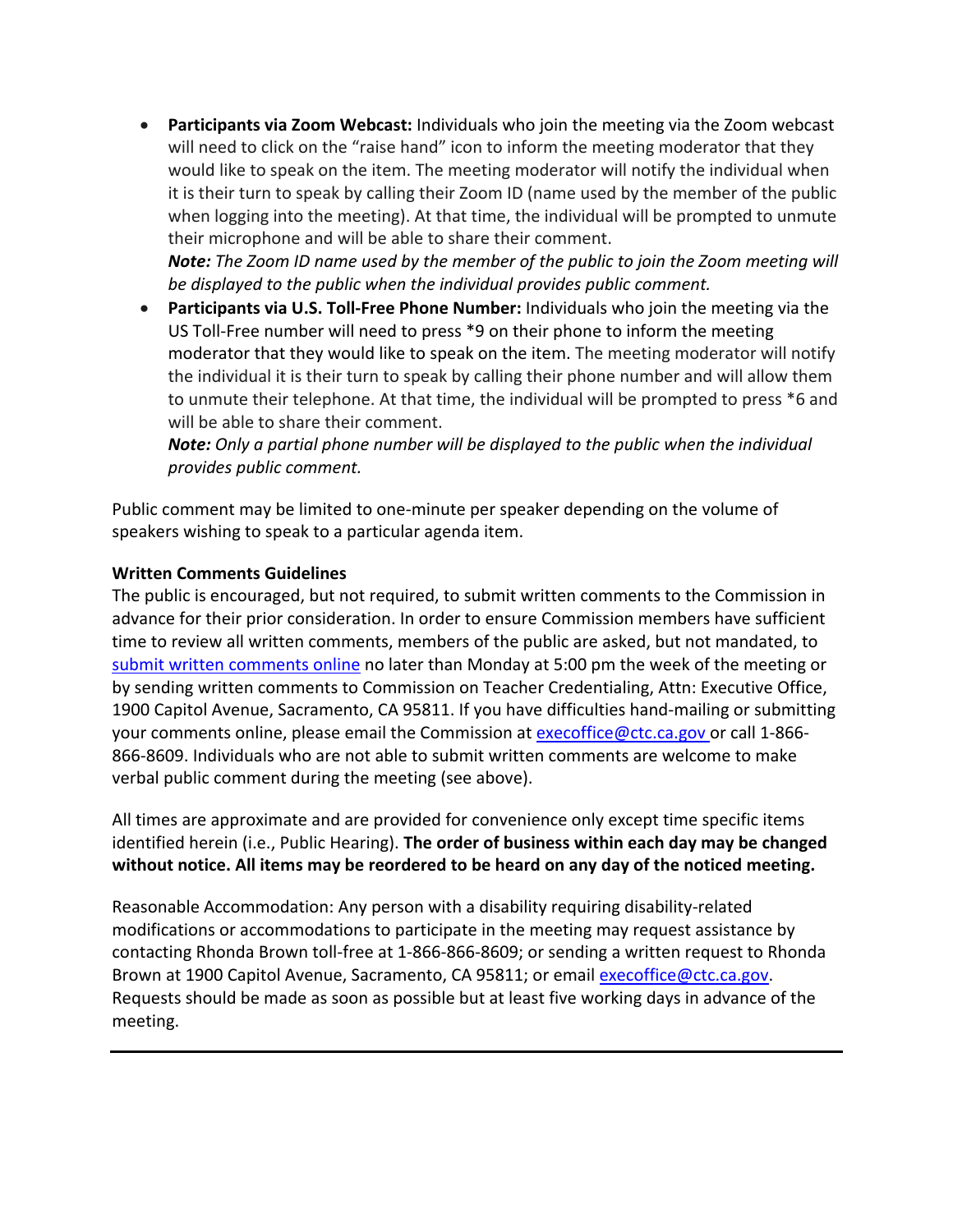### **Wednesday, June 15, 2022 Ad Hoc Committee 10:00 a.m.** Marquita Grenot-Scheyer Bonnie Klatt David Simmons

#### Action

#### **1A: Interview and Recommendation of a Member and Alternate to the School Board Member Position for the Committee of Credentials**

This agenda item provides information about the selection process for appointments to the Committee of Credentials.

### **Wednesday, June 15, 2022 General Session 1:30 p.m**. Tine Sloan, Chair

Chair Tine Sloan will convene General Session. Roll call will be taken, and the Pledge of Allegiance recited.

#### Action

#### **2A: Approval of the April 2022 Minutes**

The Commission will review and approve the minutes of the April 2022 meeting of the Commission.

#### Action

#### **2B: Approval of the June 2022 Agenda**

The Agenda for the June 2022 meeting of the Commission is considered for approval.

#### Action

#### **2C: Approval of the June 2022 Consent Calendar**

The Commission will review and approve the June 2022 Consent Calendar.

Information **2D: Chair's Report**

Information **2E: Executive Director's Report**

Information **2F: Commission Member Reports**

Information **2G: Liaison Reports**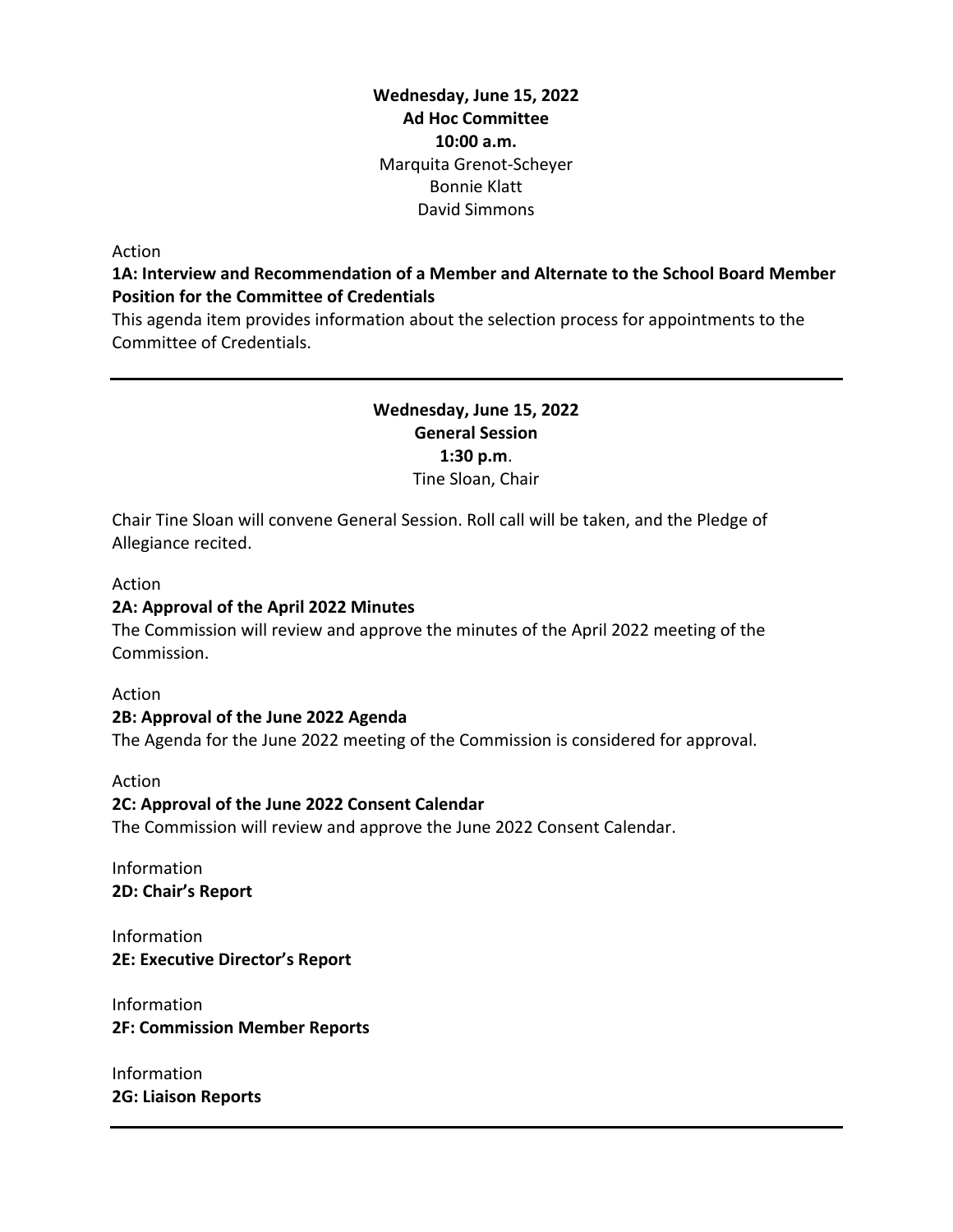#### **Educator Preparation Committee**

Monica Martinez, Committee Chair

#### Information/Action

### **3A: Proposed Authorization Statement and Credential Requirements for the PK-3 Early Childhood Education Specialist Credential**

This agenda item provides for potential adoption by the Commission the proposed Authorization Statement and Credential Requirements for transitioning the current Early Childhood Education (ECE) Specialist Credential into the PK-3 ECE Specialist Credential. The item also discusses pathways and options for candidates to complete the proposed credential requirements and reports on additional public participation and input activities since the April 2022 Commission meeting that informed these recommendations. This work is responsive to direction provided by the state's Master Plan for Early Learning and Care, extensive input from the field, and the need for additional ECE teachers to support the statewide UPK implementation as called for in the Governor's budget.

#### Action

### **3B: Proposed Adoption of Teaching Performance Expectations and Program Standards for the PK-3 Early Childhood Education Specialist Credential**

This agenda item provides for potential adoption by the Commission the Teaching Performance Expectations for the proposed PK-3 Early Childhood Education (ECE) Specialist Credential and PK-3 ECE Specialist Credential Preparation Program Standards. This work is responsive both to the direction provided by the state's Master Plan for Early Learning and Care and to the need for additional ECE teachers to support the statewide Universal Transitional Kindergarten implementation as called for in the Governor's budget.

#### Action

### **3C: Report to the Legislature on the Implementation of Senate Bill 488 Teacher Credentialing – Reading Instruction**

Senate Bill 488 (Chap. 678, Stats. 2021) requires the Commission to update its standards for the preparation of teaching candidates for reading and literacy instruction, review teacher preparation programs progress in meeting updated standards, and develop a new literacy performance assessment to replace the current Reading Instruction Competence Assessment (RICA) by 2025. The Commission is required to report to the Legislature annually, beginning on July 1, 2022, on its progress in implementing these requirements. This agenda item presents the first annual report to the Legislature, including information on how constituencies were engaged in the process as called for in statute.

> **Thursday, June 16, 2022 General Session 8:30 a.m.** Tine Sloan, Chair

#### **Reconvene General Session**

Chair Tine Sloan will reconvene General Session.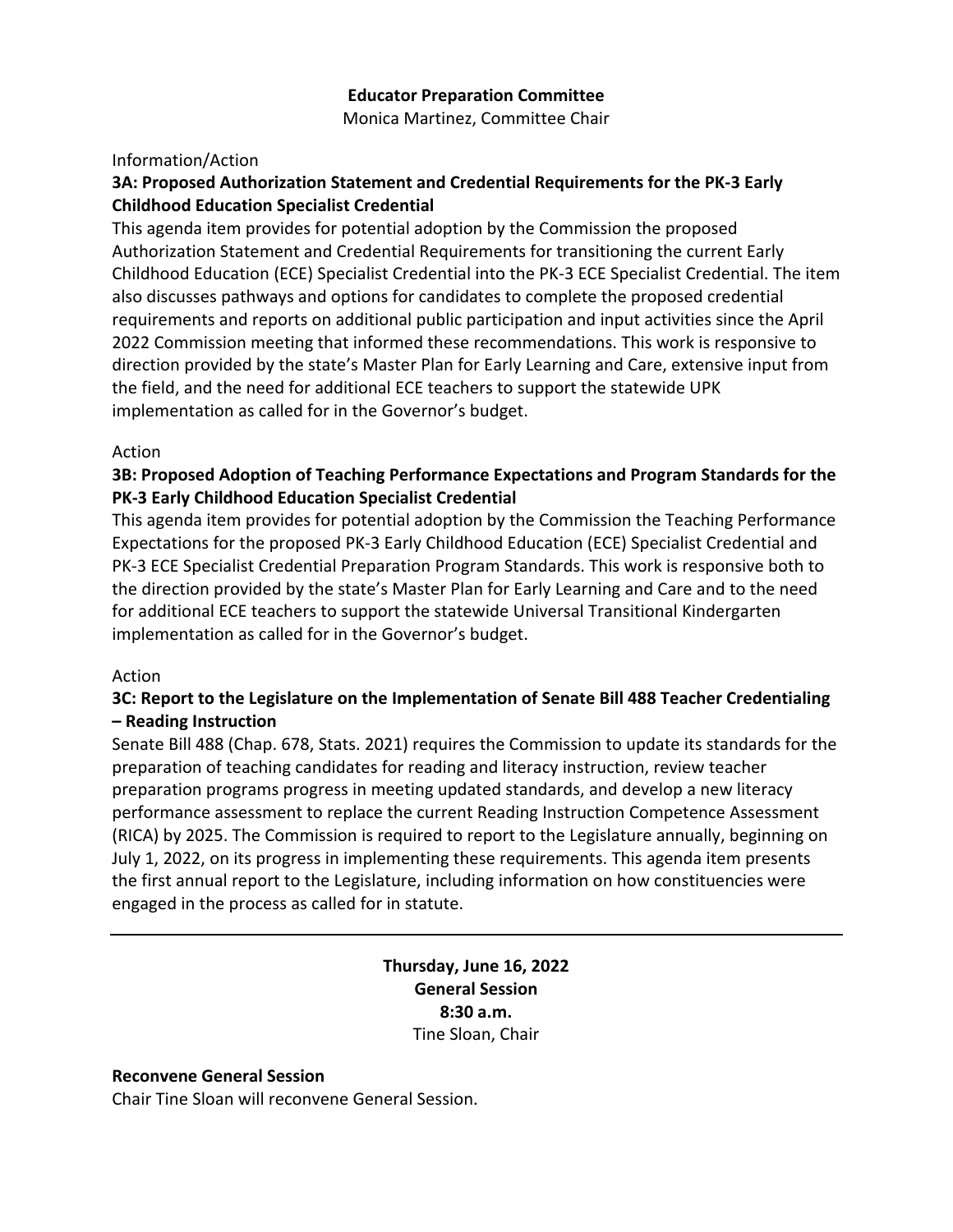Items agendized on a previous day of this meeting, but not completed, may be taken up today.

#### **Certification Committee**

David Simmons, Committee Chair

#### Action

## **4A: Report to the Legislature on Credentialing Related to Noncore Teaching Assignments Pursuant to Assembly Bill 1505**

This agenda item is in response to Education Code section 47605.4(b) which requires the Commission to report to the Legislature, by June 30, 2022, a comprehensive study to examine whether existing certificates, permits, or other documents adequately address the needs for noncore, noncollege preparatory courses in all schools.

#### **Educator Preparation Committee**

Monica Martinez, Committee Chair

#### Information

## **3D: Study Session on the Role and Function of Performance Assessment in Educator Preparation and Credentialing**

The session will bring two invited panels of experts and practitioners to the table to discuss the history, current research, and use of performance assessments in the field of education and how these types of complex measures support programs and candidates to reflect on emerging practice and prepare educators to begin professional practice.

### Action

## **3E: Update on the Development of the CalTPA for Education Specialist Mild to Moderate Support Needs and Extensive Support Needs Credential Areas of Emphasis and Adoption of Passing Score Standards for these Performance Assessments**

This agenda item provides (a) an update on the development of the Commission's Education Specialist CalTPA for the Mild to Moderate Support Needs (MMSN) and Extensive Support Needs (ESN) credential areas of emphasis, a brief review of field test outcomes and a summary of these findings; (b) foundational information about the standard setting process and recommendations for passing score standards; and (c) information and timeline describing how the Commission and its technical contractor Evaluation Systems group of Pearson (ES) will support MMSN and ESN programs to prepare for the first year of operational administration, 2022-23.

#### Action

## **3F: Initial Institutional Approval – Stage III: Consideration of Provisional Approval for Santa Maria Bonita School District**

This agenda item presents, as part of the Initial Institutional Approval Process, Santa Maria Bonita School District's responses to the Common Standards and Program Preconditions for consideration and Possible Provisional Approval by the Commission.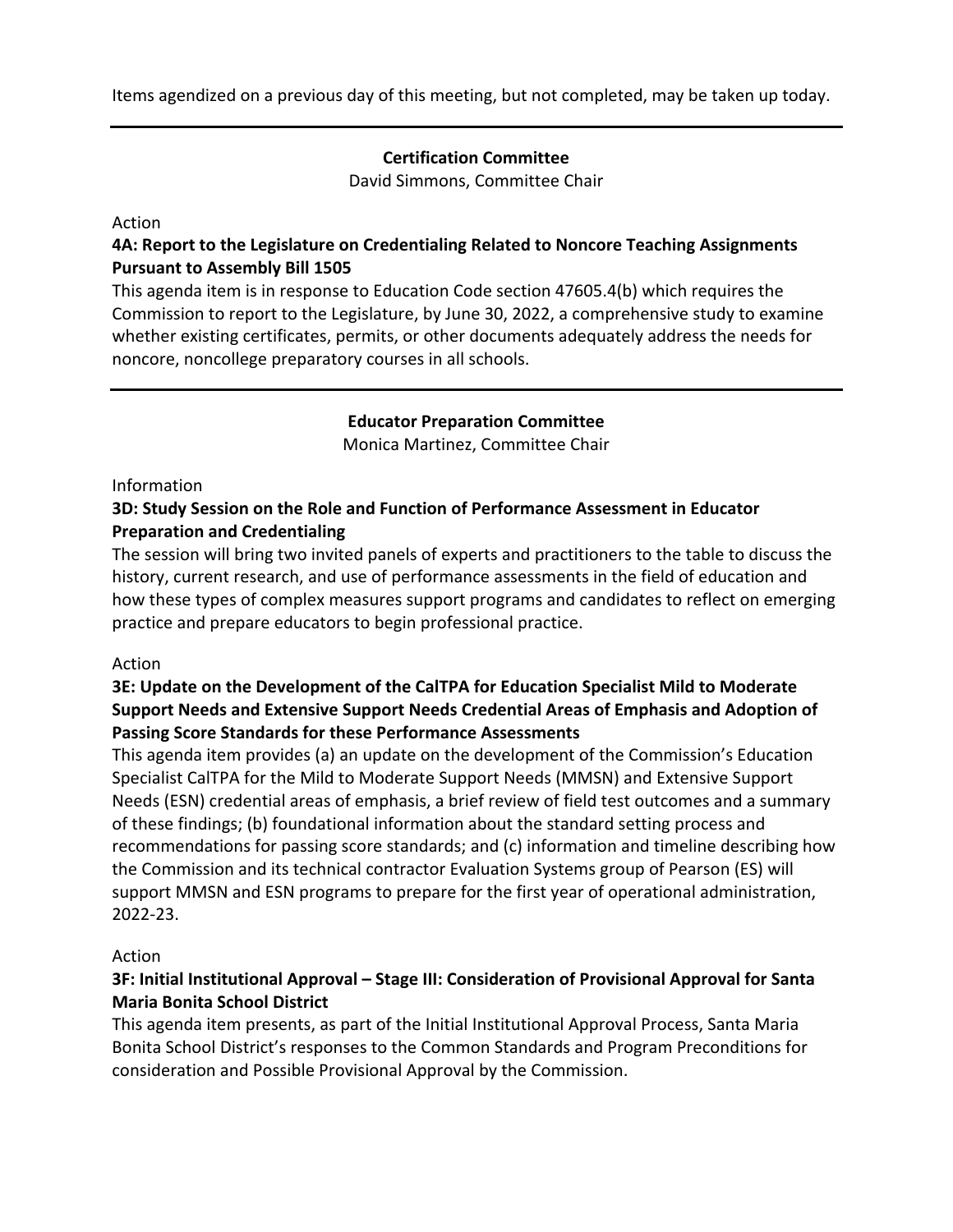#### Action

**3G: Initial Institutional Approval – Stage II: Eligibility Requirements for Gateway High School** This agenda item presents, as part of the Initial Institutional Approval Process, Gateway High School's responses to the Eligibility Requirements for consideration and possible approval by the Commission.

### Action

# **3H: Initial Institutional Approval – Stage II: Eligibility Requirements for The Charter School of San Diego**

This agenda item presents, as part of the Initial Institutional Approval Process, The Charter School of San Diego's responses to the Eligibility Requirements for consideration and possible approval by the Commission.

#### **Closed Session**

Marysol De La Torre-Escobedo, Vice Chair

The Commission will go into Closed Session pursuant to California Government Code section  $11126(e)(2)(B)(i)$  and  $(e)(2)(C)(i)$  to consider potential litigation. The Commission will also consider adverse actions, Petitions for Reinstatement, Decisions and Orders, Proposed Decisions, Motions to Vacate Default Decision and Order, and transcript reviews in discipline cases while in Closed Session pursuant to California Education Code sections 44245, 44246, 44248, and Government Code sections 11126, 11517, and 11520. The Commission will report out of Closed Session appropriately concerning any and all actions taken or determinations made therein.

> **Friday, June 17, 2022 General Session 8:30 a.m.** Tine Sloan, Chair

#### **Reconvene General Session**

Chair Tine Sloan will reconvene General Session.

Items agendized on a previous day of this meeting, but not completed, may be taken up today.

### **Legislative Committee**

Marysol De La Torre-Escobedo, Committee Chair

Information

### **5A: Status of Legislation**

Staff will present the status of those legislative measures of interest to the Commission and address questions regarding any other legislation identified by the Commissioners.

Information/Action **5B: Analysis of Bills**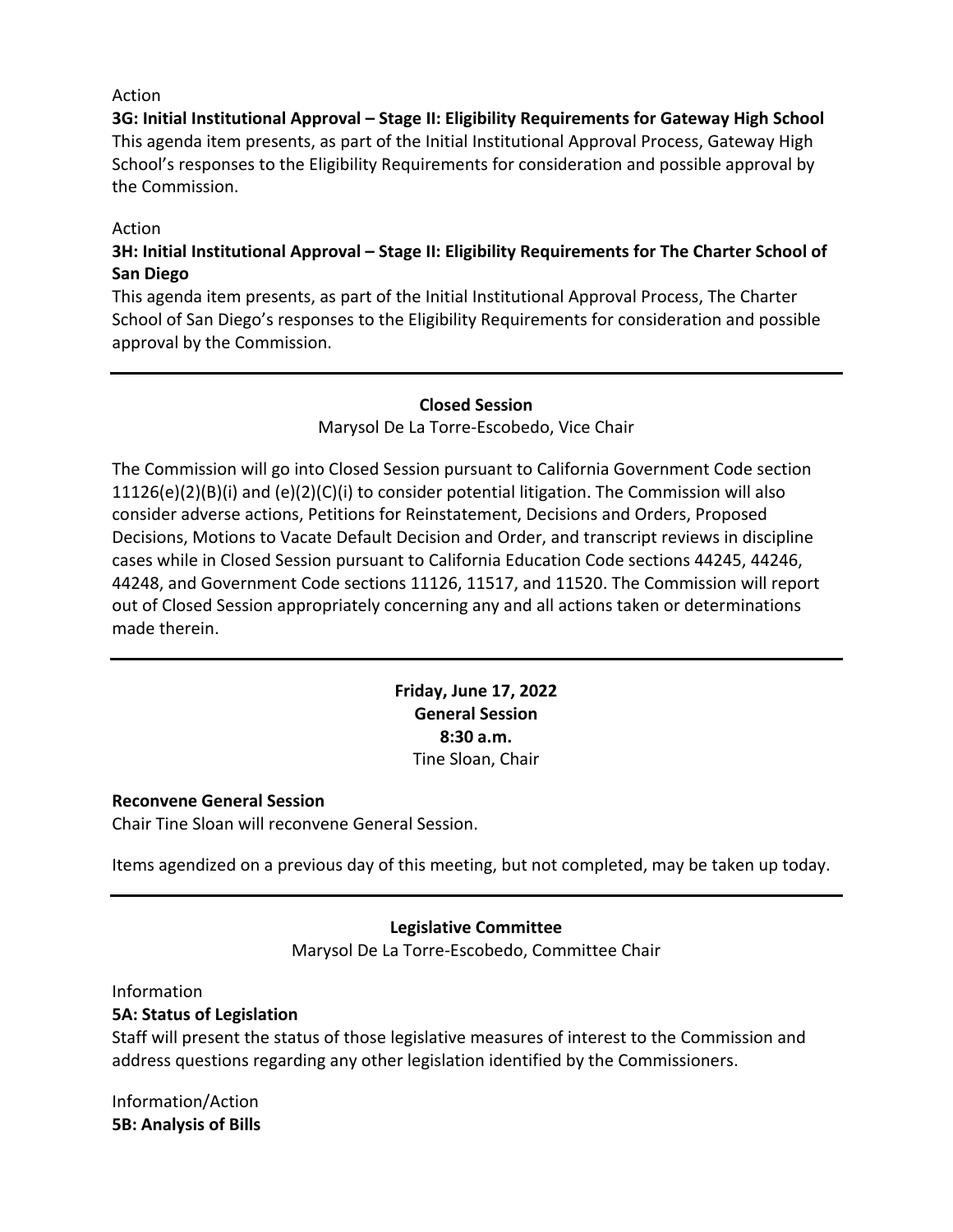Staff will present analyses of SB 1487 (Rubio) and AB 2694 (Rubio), which impact the Commission's work. The analyses will summarize current law, describe the bills' provisions and possible amendments, and estimate their costs.

### **Educator Preparation Committee**

Monica Martinez, Committee Chair

#### Action

## **3I: Proposed Adoption of Regulations Regarding Options for Meeting the Subject Matter Competence Requirement**

This agenda item presents draft proposed regulations to clarify and standardize implementation of options for meeting the subject matter competence in Education Code sections 44259 and 44310 that were created by AB 130 (Chap. 44, Stats. 2021).

### Action

## **3J: Consideration of Continued Suspension of Preconditions Requiring Demonstration of Subject Matter Competence Prior to Daily Whole Class Instruction**

This agenda item presents a proposal for the Commission to consider extending for one additional academic year the suspension of the preconditions requirement that student teachers must satisfy subject matter competence prior to daily whole class instruction.

# **General Session**

Tine Sloan, Chair

#### Action

## **2H: Interview and Recommendation of a Member and Alternate to the School Board Member Position for the Committee of Credentials**

The Commission will consider persons recommended by the Ad Hoc Committee and make appointments.

#### Information

### **2I: New Business**

- Bimonthly Agenda is presented
- Audience Presentations

### **Closed Session**

Marysol De La Torre-Escobedo, Vice Chair

The Commission will go into Closed Session pursuant to California Government Code section  $11126(e)(2)(B)(i)$  and  $(e)(2)(C)(i)$  to consider potential litigation. The Commission will also consider adverse actions, Petitions for Reinstatement, Decisions and Orders, Proposed Decisions, Motions to Vacate Default Decision and Order, and transcript reviews in discipline cases while in Closed Session pursuant to California Education Code sections 44245, 44246, 44248, and Government Code sections 11126, 11517, and 11520. The Commission will report